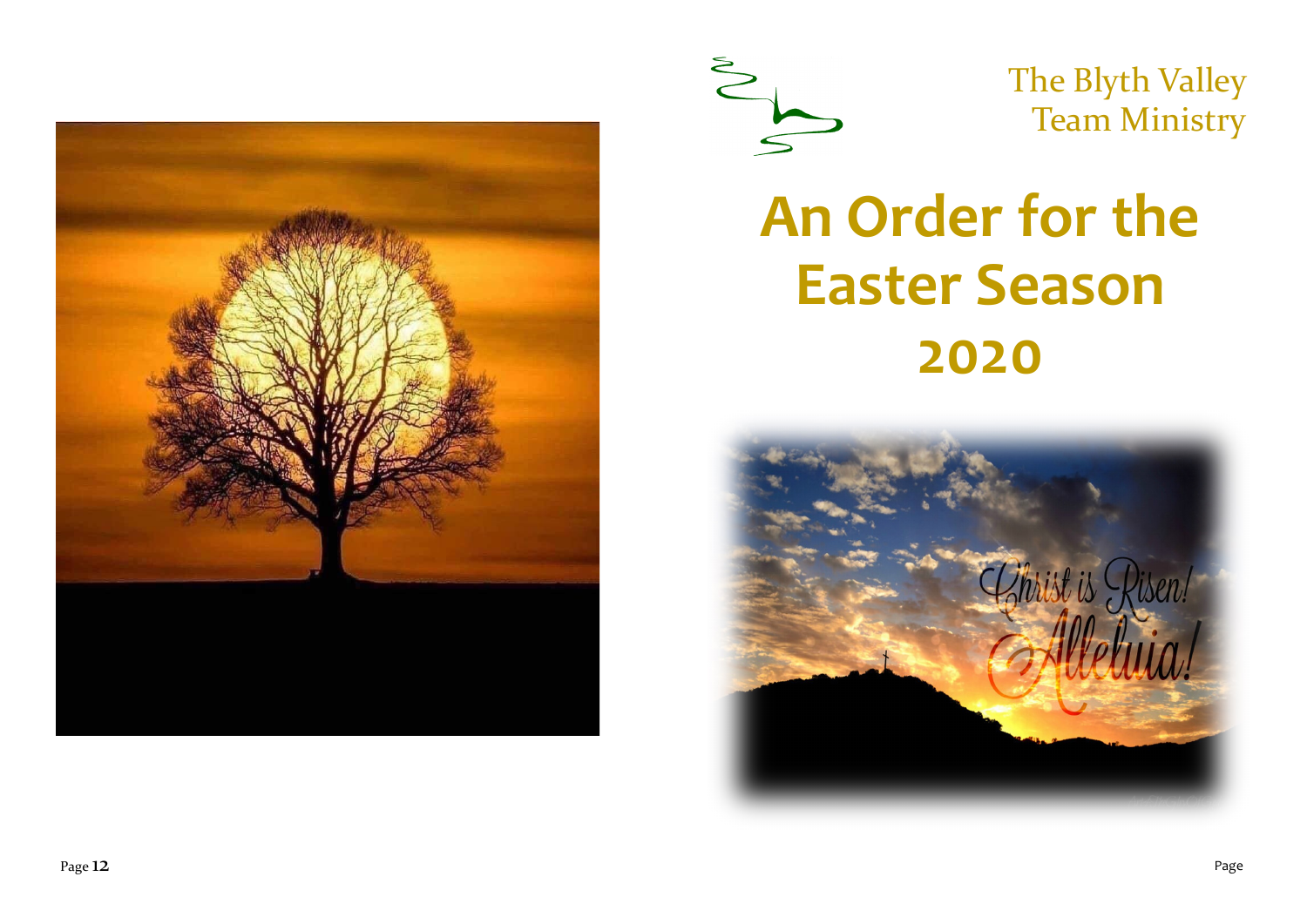#### **Introduction and welcome**

Alleluia, Christ is risen! **He is risen indeed, Alleluia** *Light a candle*

In the name of the Father, and of the Son, and of the Holy Spirit. *All* **Amen.**

The Lord be with you *All* **and also with you.**

Alleluia. Christ is risen. *All* **He is risen indeed. Alleluia.**

## **Prayers of Penitence**

Christ our Passover lamb has been sacrificed for us. Let us therefore rejoice by putting away all malice and evil and confessing our sins with a sincere and true heart. *Silence is kept.*

Like Mary at the empty tomb, we fail to grasp the wonder of your presence. Lord, have mercy. *All* **Lord, have mercy.**

Like the disciples behind locked doors, we are afraid to be seen as your followers. Christ, have mercy. *All* **Christ, have mercy.**

#### Easter praise

Darkness, light, angels, women, cloths, stones, emptiness and weeping. All proclaim this day, first and last, ending and beginning, new life, new wine, new body, new people. Old clothes, old skin, old ways, old habits, left behind to gather dust while resurrection takes hold. holds sway and moves on the world.

This is the day of resurrection. He is not here. He has been raised and he goes ahead to meet us. Story, dreaming, past, present, turn and spin on this moment as an empty tomb, folded cloths, bright angels and faithful followers declare Christ risen,

spring come, new life for heaven and earth.

Glory be to God for the dawn of this day. Glory be to God for the rising of the Son. Glory be to God for the fresh Spirit of life.

Amen.

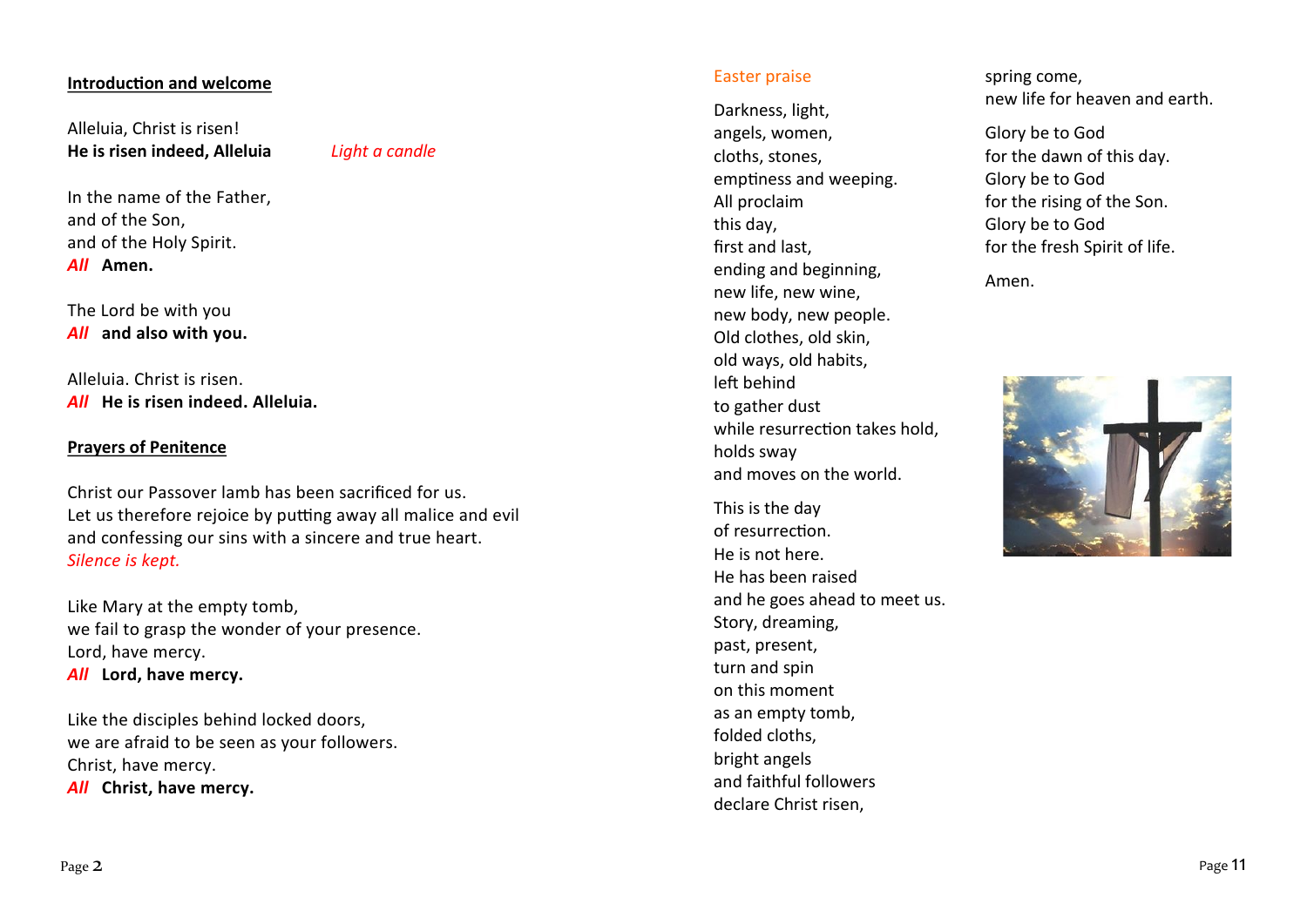### **Post Communion Prayer**

## **Blessing**

The God of peace,

who brought again from the dead our Lord Jesus, that great shepherd of the sheep, through the blood of the eternal covenant, make you perfect in every good work to do his will, working in you that which is well-pleasing in his sight; and the blessing …

of God Almighty, Father, Son and Holy Spirit be with you and remain with you always

We live in the peace of Christ, Alleluia, alleluia **Thanks be to God. Alleluia, alleluia**

Like Thomas in the upper room, we are slow to believe. Lord, have mercy. *All* **Lord, have mercy.**

## **The Collect**

Almighty God, who forgives all who truly repent, have mercy upon *you*, pardon and deliver *you* from all *your* sins, confirm and strengthen *you* in all goodness, and keep *you* in life eternal; through Jesus Christ our Lord. **Amen**

## **The Liturgy of the Word**

**First Reading**:

This is the word of the Lord *All* **Thanks be to God**

# **Gospel Reading:**

Alleluia, alleluia. Jesus said to them, 'I am the bread of life. Whoever comes to me will never be hungry, and whoever believes in me will never be thirsty.' *All* **Alleluia**

Hear the Gospel of our Lord Jesus Christ according to *N*. *All* **Glory to you, O Lord.** *At the end* This is the Gospel of the Lord. *All* **Praise to you, O Christ.**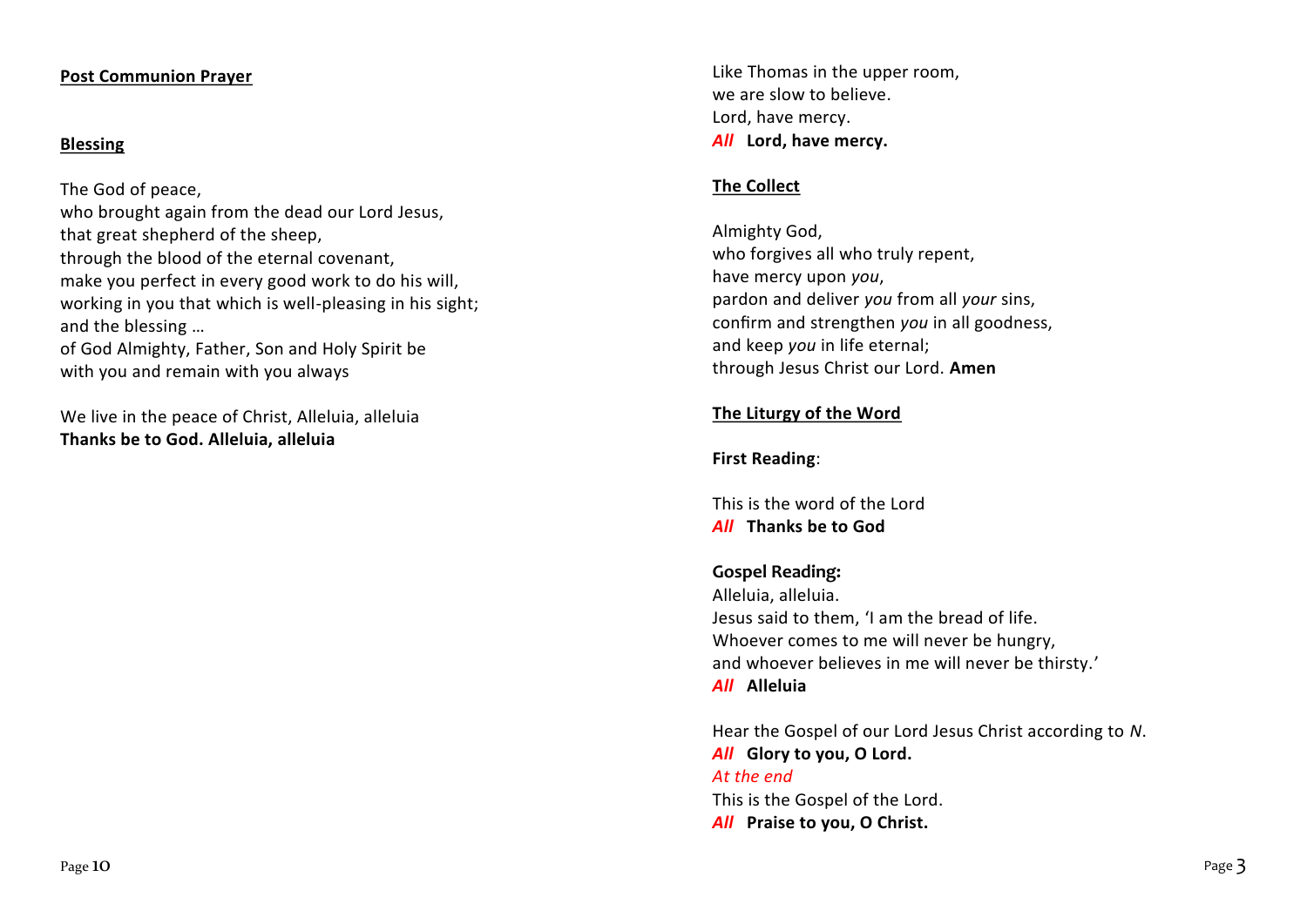#### **Sermon:**

#### **Creed**

**We believe in one God, the Father, the Almighty, maker of heaven and earth, of all that is, seen and unseen. We believe in one Lord, Jesus Christ, the only Son of God, eternally begotten of the Father, God from God, Light from Light, true God from true God, begotten, not made, of one Being with the Father; through him all things were made. For us and for our salvation he came down from heaven, was incarnate from the Holy Spirit and the Virgin Mary and was made man. For our sake he was crucified under Pontius Pilate; he suffered death and was buried. On the third day he rose again in accordance with the Scriptures; he ascended into heaven and is seated at the right hand of the Father. He will come again in glory to judge the living and the dead, and his kingdom will have no end. We believe in the Holy Spirit, the Lord, the giver of life, who proceeds from the Father and the Son, who with the Father and the Son is worshipped and glorified, who has spoken through the prophets. We believe in one holy catholic and apostolic Church.**

**thy will be done; on earth as it is in heaven. Give us this day our daily bread. And forgive us our trespasses, as we forgive those who trespass against us. And lead us not into temptation; but deliver us from evil. For thine is the kingdom, the power and the glory, for ever and ever. Amen.**

I break this bread to share in the body of Christ.

*All* **Though we are many, we are one body, because we all share in one bread.**

Administration of communion *You can say at home:*

#### *Father of all,*

*I thank you for the gift of the holy body and precious blood of my Lord and Saviour Jesus Christ. Since at this time I cannot receive him in the holy sacrament, may he come spiritually into my heart. May the body of my Lord Jesus Christ which was broken for me, keep my body and soul in eternal life. May the blood of my Lord Jesus Christ which was shed for me, keep my body and soul in eternal life. And may I feed on him whom I have received in my heart, by faith with thanksgiving. Amen.)*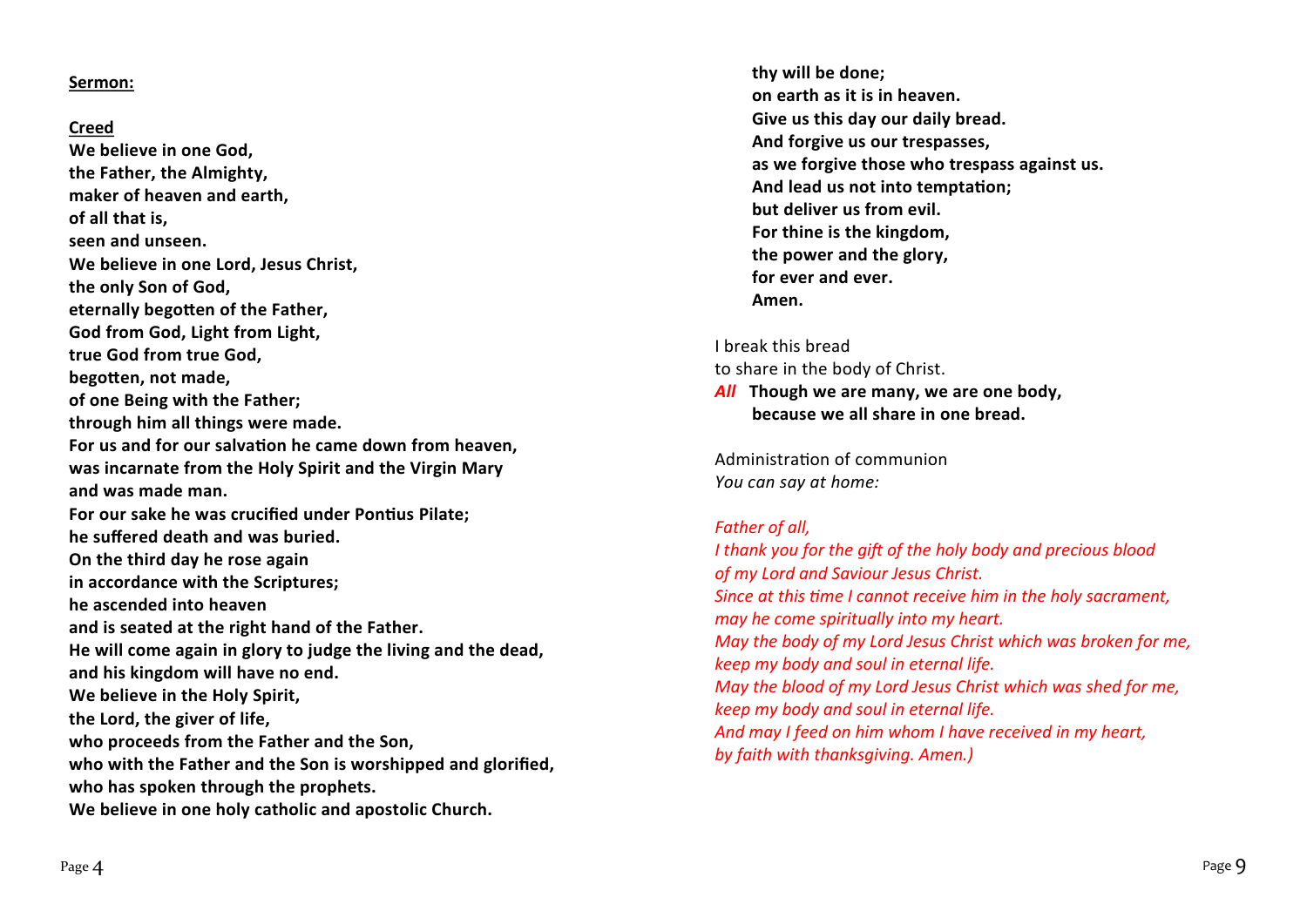and with this bread and this cup we make the memorial of Christ your Son our Lord.

Great is the mystery of faith *All* **Christ has died: Christ is risen: Christ will come again.**

Accept through him, our great high priest, this our sacrifice of thanks and praise, and as I eat and drink these holy gifts in the presence of your divine majesty, Receive these gifts in your heart and spirit

renew us by your Spirit, inspire us with your love and unite us in the body of your Son, Jesus Christ our Lord. *All* **To you be glory and praise for ever.**

Through him, and with him, and in him, in the unity of the Holy Spirit, with all who stand before you in earth and heaven, we worship you, Father almighty, in songs of everlasting praise:

*All* **Blessing and honour and glory and power be yours for ever and ever. Amen.**

Let us pray with confidence as our Saviour has taught us

*All* **Our Father, who art in heaven, hallowed be thy name; thy kingdom come;**

**We acknowledge one baptism for the forgiveness of sins. We look for the resurrection of the dead, and the life of the world to come. Amen.**

# **Prayers of intercession**

In joy and hope let us pray to the Father. That our risen Saviour may fill us with the joy of his glorious and life -giving resurrection … we pray to the Father. *All* **Hear our prayer.**

## **Prayer……..**

Heavenly Father,

you have delivered us from the power of darkness and brought us into the kingdom of your Son: grant that, as his death has recalled us to life, so his continual presence in us may raise us to eternal joy; through Christ our Lord.

*All* **Amen.**

# **The Peace**

The risen Christ came and stood among his disciples and said, 'Peace be with you. ' Then were they glad when they saw the Lord. Alleluia *All* **Amen**

Let us share virtually peace in our hearts, one with another. Peace be with you, *All* **And also with you**